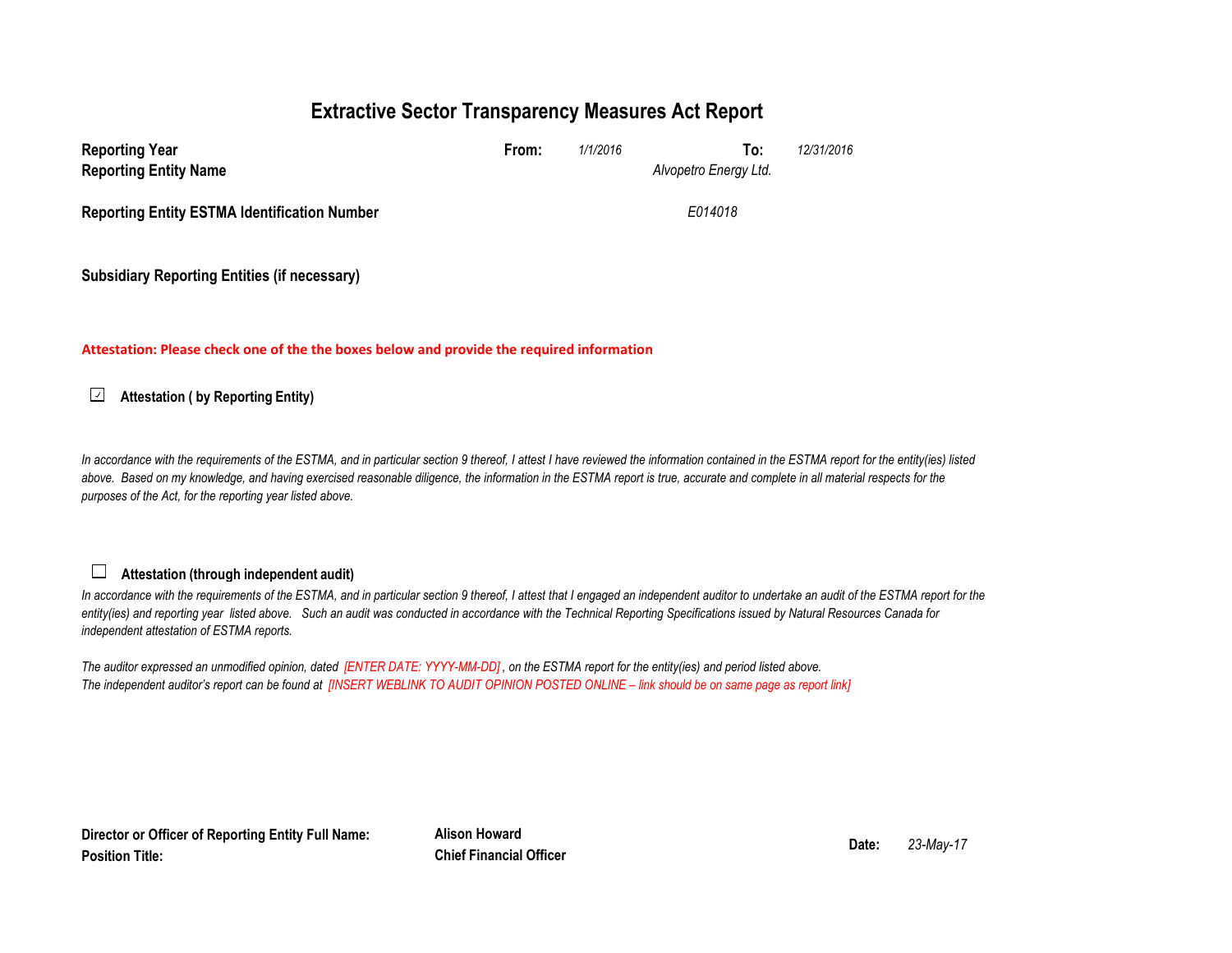## **Extractive Sector Transparency Measures Act - Annual Report**

| Reporting Year                                         | From:                 | 1/1/2016 | 12/31/2016<br>To:     |  |  |
|--------------------------------------------------------|-----------------------|----------|-----------------------|--|--|
| <b>Reporting Entity Name</b>                           | Alvopetro Energy Ltd. |          |                       |  |  |
| <b>Reporting Entity ESTMA Identification</b><br>Number |                       |          | <i><b>F014018</b></i> |  |  |

**Subsidiary Reporting Entities (if necessary)**

| Payments by Payee |                                                                                                                                     |              |           |              |  |  |  |                                                                                                                  |                                                                                                                                                                                                                                                                                                                     |
|-------------------|-------------------------------------------------------------------------------------------------------------------------------------|--------------|-----------|--------------|--|--|--|------------------------------------------------------------------------------------------------------------------|---------------------------------------------------------------------------------------------------------------------------------------------------------------------------------------------------------------------------------------------------------------------------------------------------------------------|
| Country           | Payee Name                                                                                                                          | <b>Taxes</b> | Royalties | Fees         |  |  |  | Production Entitlements   Bonuses   Dividends   Infrastructure Improvement Payments   Total Amount paid to Payee | <b>Notes</b>                                                                                                                                                                                                                                                                                                        |
|                   |                                                                                                                                     |              |           |              |  |  |  |                                                                                                                  |                                                                                                                                                                                                                                                                                                                     |
| <b>Brazil</b>     | Agência Nacional do<br>Petróleo, Gás Natural e<br>Biocombustíveis<br>(National Agency of<br>Petroleum, Natural Gas<br>and Biofuels) |              |           | \$840,000.00 |  |  |  |                                                                                                                  | All payments are reported in United<br>States Dollars (USD), the reporting<br>currency of the entity. The payments<br>$$840,000.00$ are denominated in Brazilian Real<br>(BRL) and translated to USD at the rate<br>at the time of payment. The weighted<br>average USD to BRL rate for these<br>payments is 1:0.26 |
|                   |                                                                                                                                     |              |           |              |  |  |  |                                                                                                                  |                                                                                                                                                                                                                                                                                                                     |
|                   |                                                                                                                                     |              |           |              |  |  |  |                                                                                                                  |                                                                                                                                                                                                                                                                                                                     |
|                   |                                                                                                                                     |              |           |              |  |  |  |                                                                                                                  |                                                                                                                                                                                                                                                                                                                     |